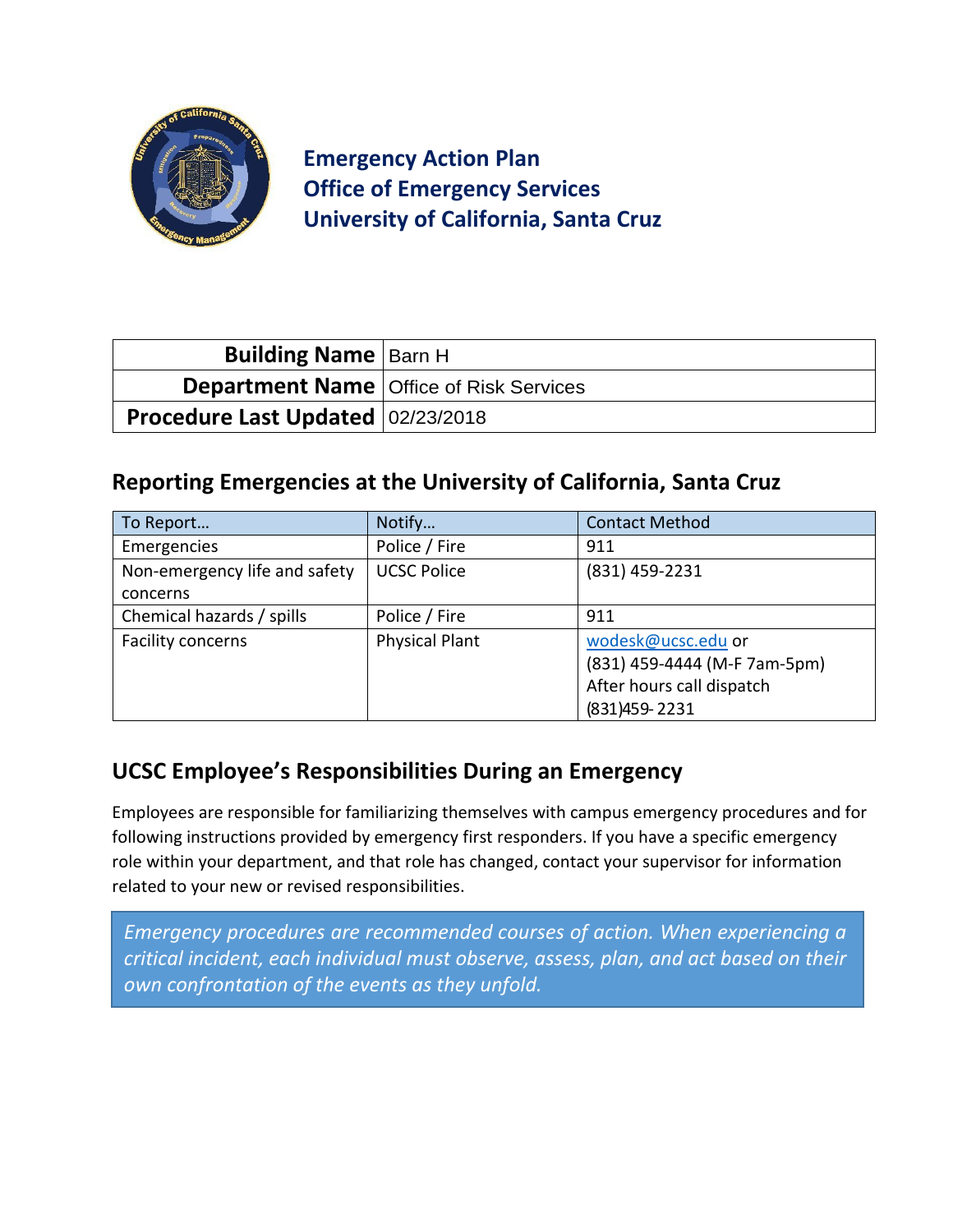#### **UCSC Emergency Preparedness Resources**

| <b>Topic</b>                                                                                                                                                                                                                     | <b>Source</b>                                                                                                                                                                       |  |
|----------------------------------------------------------------------------------------------------------------------------------------------------------------------------------------------------------------------------------|-------------------------------------------------------------------------------------------------------------------------------------------------------------------------------------|--|
| <b>Campus Emergency Operations Plan</b><br>Fire Extinguisher Training<br><b>Personal Emergency Procedures</b><br><b>Emergency Training Videos</b><br><b>Campus Emergency Procedures</b><br><b>Department Resiliency Planning</b> | For emergency preparedness training and resources<br>visit the Office of Emergency Services at<br>htps://oes.ucsc.edu/ and the UCSC Police<br>Department at htps://police.ucsc.edu/ |  |
| To Register for CruzAlert                                                                                                                                                                                                        | htps://oes.ucsc.edu/cruzalert/                                                                                                                                                      |  |
| <b>Specific Department Plans</b>                                                                                                                                                                                                 | Contact your supervisor                                                                                                                                                             |  |

# **Building Alarms**

Occupied campus buildings are equipped with fire alarms and pull trigger stations. When an alarm sounds, employees must evacuate immediately.

# **Procedures to Account for All Employees Following an Emergency Evacuation**

When evacuating, employees shall assemble at the nearest emergency assembly area. Once there, employees shall 'check in' with a Building Emergency Coordinator, a Floor Marshal, or their supervisor. A roster shall account for all employees and shall be provided to emergency responders when requested (responders may include police, fire, Office of Emergency Services).

If it is not safe to assemble in the emergency assembly area, employees should seek the closest point of shelter and safety. Once there, employees shall 'check in' with a Building Emergency Coordinator, a Floor Marshal, or their supervisor. A roster shall account for all employees and shall be provided to emergency responders when requested (responders may include police, fire, Office of Emergency Services).

| <b>EVENT</b>       | <b>RESPONSE</b>                                                                                                                                                                                                                                                                                                                                                                                                                                |
|--------------------|------------------------------------------------------------------------------------------------------------------------------------------------------------------------------------------------------------------------------------------------------------------------------------------------------------------------------------------------------------------------------------------------------------------------------------------------|
| <b>BOMB THREAT</b> | If you receive a bomb threat via the telephone:<br>Stay calm and keep your voice calm.<br>❖ Pay close attention to details. Talk to the caller to obtain as much<br>information as possible.<br>❖ Write down the date and time of the call.<br>$\cdot$ Take notes. Pay attention to details. Ask as many questions as possible:<br>When will it explode?<br>$\circ$<br>Where is it right now?<br>$\circ$<br>What does it look like?<br>$\circ$ |

## **Emergency Evacuation and Response Procedures**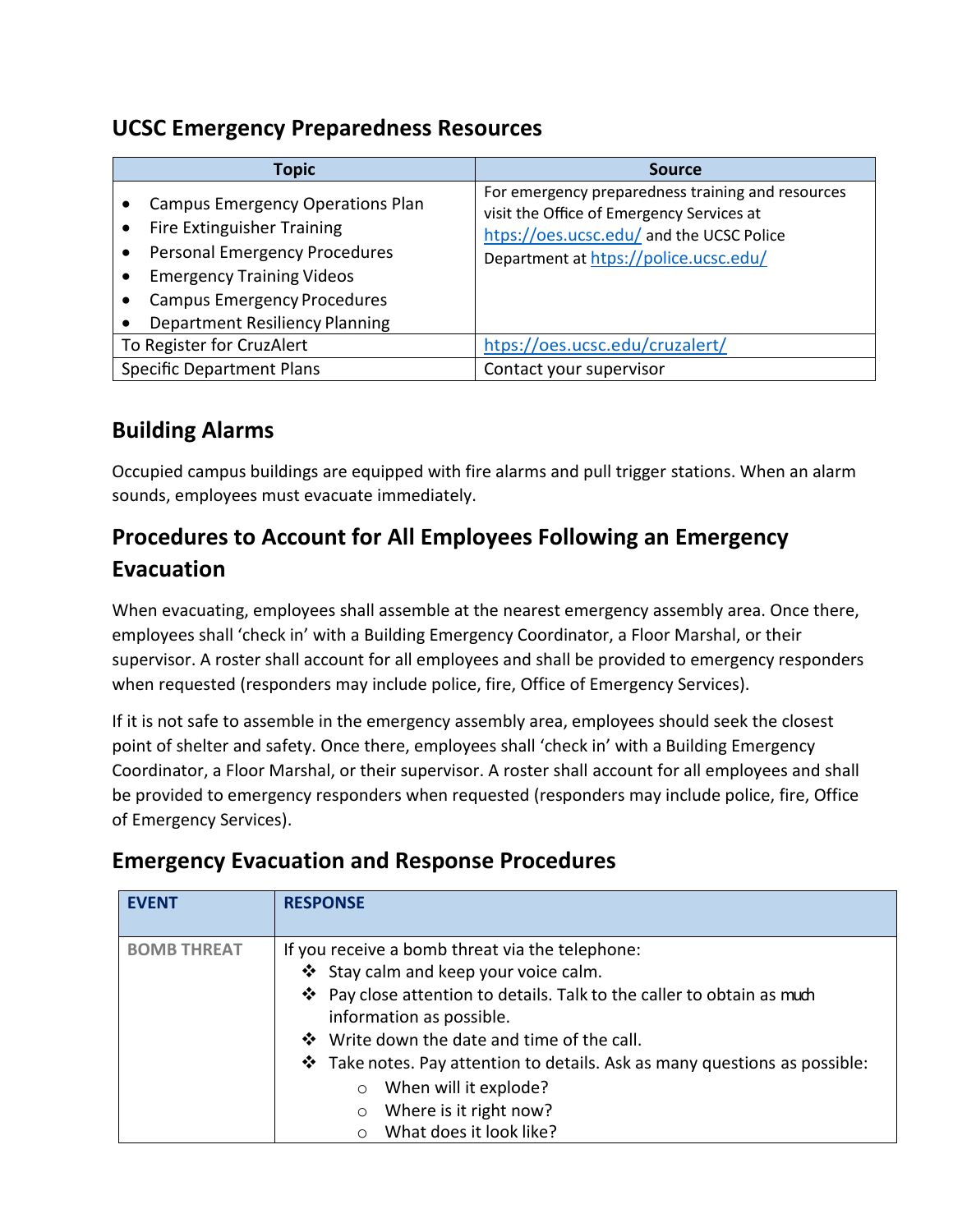|                                            | What kind of bomb is it?<br>$\circ$<br>Where did you leave it?<br>$\circ$<br>Did you place the bomb?<br>$\circ$<br>Who is the target?<br>$\circ$<br>$\circ$ Why did you plant it?<br>$\circ$ What is your address?<br>What is your name?<br>$\circ$<br>❖ Listen to the caller's voice. See if you can identify speech patterns                                                                                                                                                                                                                                                                           |
|--------------------------------------------|----------------------------------------------------------------------------------------------------------------------------------------------------------------------------------------------------------------------------------------------------------------------------------------------------------------------------------------------------------------------------------------------------------------------------------------------------------------------------------------------------------------------------------------------------------------------------------------------------------|
|                                            | (accent, tone).<br>❖ Emotional state (angry, agitated, calm, etc.)?<br>Background noise (traffic, people talking and accents, music and type,<br>❖<br>$etc.$ )?<br>❖ Age and gender?                                                                                                                                                                                                                                                                                                                                                                                                                     |
|                                            | For all types of bomb threats:<br>❖ Write down:                                                                                                                                                                                                                                                                                                                                                                                                                                                                                                                                                          |
| <b>CRIMINAL OR</b><br><b>VIOLENT</b>       | The date and time the threat was received<br>$\Omega$<br>How the threat was received (letter, note, telephone)<br>$\circ$<br>❖ Call the police and relay the information from the bomb threat. Follow<br>the police's instructions.<br>❖ Check your work area for unfamiliar items. Do not touch suspicious items;<br>report them to the police.<br>❖ If conditions are unsafe, or you are instructed by emergency responders<br>to evacuate the building, evacuate immediately.<br>❖ Report suspicious situations or persons to campus police.                                                          |
| <b>INTRUDER</b> /<br><b>ACTIVE SHOOTER</b> | ❖ Be familiar with your building:<br>Which rooms provide the most security? Seek rooms that can be<br>$\circ$<br>locked, have no windows and have cell phone reception.<br>If possible, select rooms with a landline phone (note: cell towers<br>$\circ$<br>may be overwhelmed or damaged during emergencies).<br>❖ When in danger, prepare to Run, Hide, or Fight.<br><b>RUN:</b> Escape as soon as a threat is apparent.<br>$\circ$<br>HIDE: Locate a secure room:<br>$\circ$                                                                                                                          |
|                                            | Lock all doors.<br>Barricade doors with furniture.<br>Silence cell phones.<br>Do not congregate in one portion of the room.<br>Avoid areas that can be seen from outside the room.<br><b>FIGHT:</b> Use any object that will serve to stop the attacker. If the<br>$\circ$<br>doorway cannot be secured, quickly plan with others to stage an<br>ambush near the entry. Tackle and pin the attacker when they<br>pass through. Grab the weapon and push it to the ground. Protect<br>yourselves!<br>❖ When police arrive, verify who they are, follow their instructions and keep<br>your hands visible. |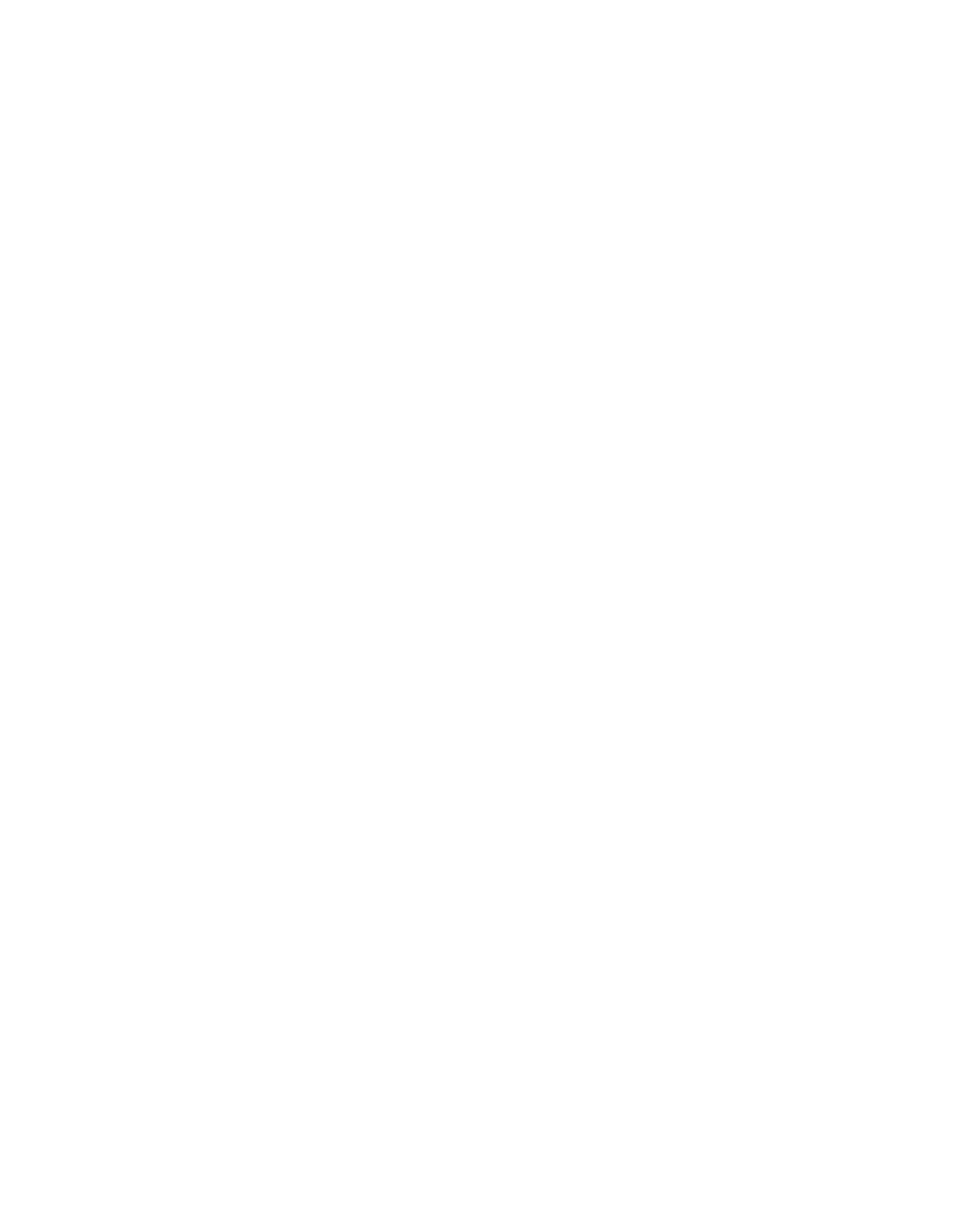| <b>ELEVATOR</b>  | If you are trapped in an elevator, use the emergency telephone inside the                   |  |  |
|------------------|---------------------------------------------------------------------------------------------|--|--|
| <b>FAILURE</b>   | elevator to call for assistance or press the elevator alarm inside the elevator to          |  |  |
|                  | summon help.                                                                                |  |  |
| <b>EXPLOSION</b> | If there is an explosion:                                                                   |  |  |
|                  | ❖ Take cover under sturdy furniture, or leave the building if it is safe to do              |  |  |
|                  | so. Follow direc $\bigcirc$ ns provided by emergency responders.                            |  |  |
|                  | ❖ Stay away from windows.                                                                   |  |  |
|                  | ❖ Do not light matches.                                                                     |  |  |
|                  | ❖ Move away from the hazard site to a safe loca on.                                         |  |  |
|                  | ❖ If instructed to evacuate, use the stairs only; do not use the elevators.                 |  |  |
| <b>FIRE</b>      | Building occupants are required by law to evacuate a building when a fire alarm             |  |  |
|                  | sounds.                                                                                     |  |  |
|                  | ❖ Evacuate using your closest and safest emergency exit (follow                             |  |  |
|                  | evacuanon signage).                                                                         |  |  |
|                  | $\cdot$ If you see a fire and the alarm is not sounding, immediately no $\bullet$ the       |  |  |
|                  | fire department by pulling the hand pull at the alarm sta $\spadesuit$ n upon               |  |  |
|                  | evacuang. Call 911 from a safe loca on to provide details of the                            |  |  |
|                  | situa <sup>o</sup> n.                                                                       |  |  |
|                  | ❖ If trained and able and it is safe (with a sure and safe exit), use a                     |  |  |
|                  | portable fire exteguisher to exteguish the fire. Atempt no more than 5                      |  |  |
|                  | seconds of ex $\bigcirc$ guisher use to put out the fire. If the fire con $\bigcirc$ ues to |  |  |
|                  | burn, evacuate immediately.                                                                 |  |  |
|                  | ❖ On your way out, warn others, and lock and close doors.                                   |  |  |
|                  | ❖ Use stairs only; do not use elevators.                                                    |  |  |
|                  | ❖ Move away from fire and smoke. Close doors and windows if $\bigcirc$ ne                   |  |  |
|                  | permits.                                                                                    |  |  |
|                  | ❖ Touch closed doors with the back of your hand to check for heat. If cool,                 |  |  |
|                  | open slowly. Do not open doors if they are hot; seek an alterna $\bigcirc$ e exit.          |  |  |
|                  | ❖ Re-enter the building only when instructed to do so by emergency                          |  |  |
|                  | responders.                                                                                 |  |  |
| <b>FLOOD OR</b>  | ❖ Cease using electrical equipment.                                                         |  |  |
| <b>PLUMBING</b>  | $\cdot$ Evacuate the building if necessary and proceed to the emergency                     |  |  |
| <b>FAILURE</b>   | assembly area.                                                                              |  |  |
|                  | ❖ Call Facili es Management.                                                                |  |  |
| <b>GAS SMELL</b> | If you smell natural gas:                                                                   |  |  |
|                  | ❖ Cease all opera ons immediately.                                                          |  |  |
|                  | ❖ Do not operate light switches.                                                            |  |  |
|                  | ❖ Evacuate as soon as possible.                                                             |  |  |
|                  | ❖ Call 911.                                                                                 |  |  |
|                  | ❖ Call Physical Plant. If the space is leased, call the building contact.                   |  |  |
|                  |                                                                                             |  |  |
|                  |                                                                                             |  |  |
| <b>HAZARDOUS</b> | For Non-Users of the Hazardous Material:                                                    |  |  |
| <b>MATERIAL</b>  |                                                                                             |  |  |
|                  | $\cdot$ If a hazardous material is released or spilled near you and you are not a           |  |  |
| <b>RELEASE</b>   | user nor knowledgeable about hazardous materials, call 911                                  |  |  |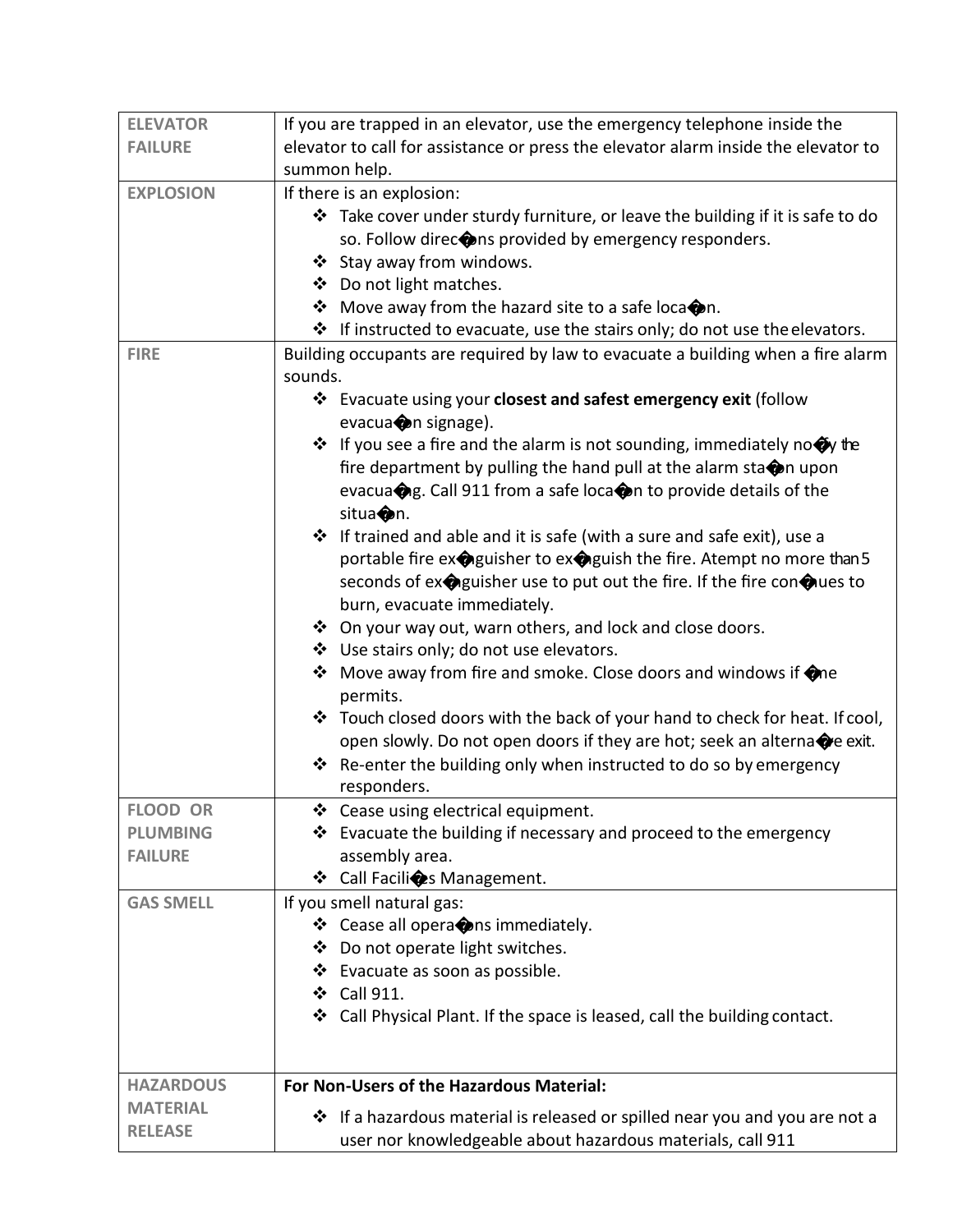|                                     | immediately and move away from the release area.<br>For Users of the Hazardous Material:                                                                                                                                                                                                                                                                                                                                                                                                                                                                          |  |  |
|-------------------------------------|-------------------------------------------------------------------------------------------------------------------------------------------------------------------------------------------------------------------------------------------------------------------------------------------------------------------------------------------------------------------------------------------------------------------------------------------------------------------------------------------------------------------------------------------------------------------|--|--|
|                                     | ❖ If you are a hazardous material user and you caused the release of a<br>hazardous material, follow the department's hazardous materials spill<br>emergency procedures for cleaning up the spill. All hazardous materials<br>users should be trained on proper use and storage of hazardous<br>materials, including proper procedures for preven ng spills and<br>emergency procedures when a spill occurs. If you have not been<br>trained and do not know what to do, leave the area and warn others.<br>When you are at a safe loca on, call 911 immediately. |  |  |
| <b>MEDICAL</b><br><b>EMERGENCY</b>  | ❖ If you are injured or have a medical emergency in the workplace, call<br>911. If you are unable to use the phone, verbally call for help. Anyone<br>who hears you should summon help by calling 911.<br>❖ If you witness an injury or medical emergency in the workplace,<br>immediately assist the injured if it is safe for you to do so. Then call 911<br>as soon as possible from a safe loca on.                                                                                                                                                           |  |  |
| <b>STEAM LINE</b>                   | ❖ Avoid live steam; serious burns can result.                                                                                                                                                                                                                                                                                                                                                                                                                                                                                                                     |  |  |
| <b>FAILURE</b>                      | Call Physical Plant (see contacts on page 1). If the space is leased,<br>❖<br>contact the building owner/manager immediately.                                                                                                                                                                                                                                                                                                                                                                                                                                     |  |  |
| <b>SUSPICIOUS</b><br><b>PACKAGE</b> | A suspicious-looking box, package, object, or container in or near your<br>$\ddot{\bullet}$<br>work area may be a bomb or explosive material. Do not handle or<br>touch the object. Move to a safe area and call the police immediately.<br>Use a telephone in a safe area. Do not operate any power switches, and<br>do not acorate the fire alarm.                                                                                                                                                                                                              |  |  |
| <b>UTILITY FAILURE</b>              | ❖ In the event of a major unity failure, no Oy Physical Plant, (831) 459-<br>4444 (M-F 7am-5pm), wodesk@ucsc.edu. Are hours call dispatch (831)<br>459-2231 If the space is leased, contact the owner or property<br>manager.<br>❖ Evacuate the building if the fire alarm sounds and/or upon noticannely<br>police or CruzAlert.<br>❖ In laboratory buildings, fume hoods do not operate during a power<br>outage and many laboratories should not be used un $\spadesuit$ ven $\spadesuit$ on is<br>properly restored.                                          |  |  |
| <b>VENTILATION</b>                  | If you smell odors coming from the ven $\bigcirc$ a $\bigcirc$ n system:                                                                                                                                                                                                                                                                                                                                                                                                                                                                                          |  |  |
| <b>PROBLEM</b>                      | ❖ Immediately no<br><b>Physical Plant. If the space is leased, no<br/> order<br/> reased<br/> neased<br/> neased<br/> neased<br/> neased<br/> neased<br/> neased<br/> neased<br/> neased<br/> neased<br/> neased</b><br>building owner or contact person.<br>❖ If necessary, cease all opera ons immediately.<br>                                                                                                                                                                                                                                                 |  |  |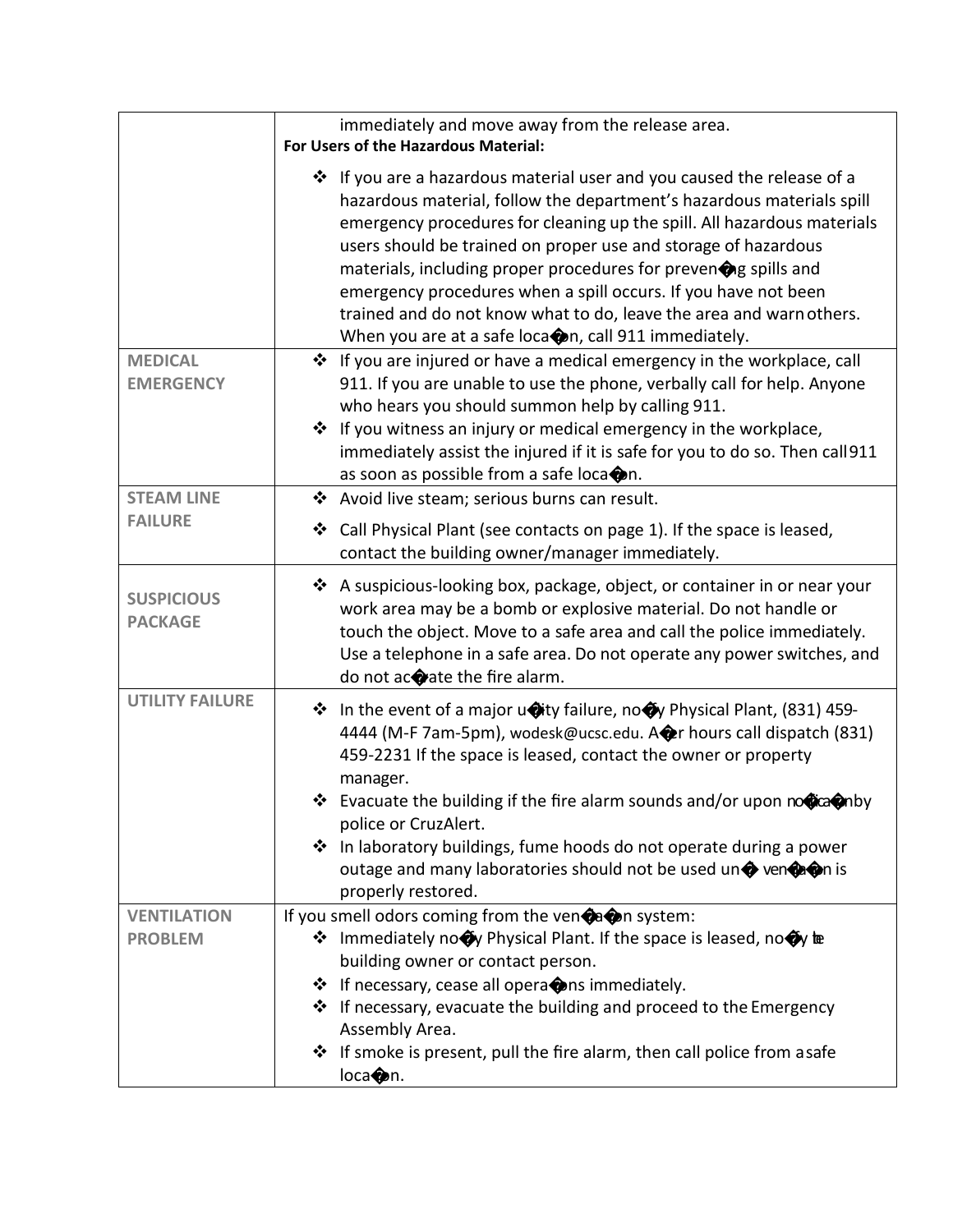# **Procedures for Critical Plant Equipment Shutdown before Evacuation (not applicable to all buildings)**

| Procedure | Person(s)/Posi@n(s)<br>Responsible | <b>Emergency Phone</b><br><b>Number</b> |
|-----------|------------------------------------|-----------------------------------------|
|           |                                    |                                         |
|           |                                    |                                         |
|           |                                    |                                         |
|           |                                    |                                         |
|           |                                    |                                         |
|           |                                    |                                         |
|           |                                    |                                         |
|           |                                    |                                         |
|           |                                    |                                         |
|           |                                    |                                         |
|           |                                    |                                         |
|           |                                    |                                         |

# **Procedures for Performing Rescue or Medical Aid**

- 1. Never place yourself in danger to rescue or assist others.
- 2. If you witness a medical emergency or someone needing rescue, call 911.
- 3. Only provide list or carry assistance if you have had proper training and are physically able to do so.
- 4. Automated External Defibrillators (AED) are a portable device that checks the heart rhythm and can send an electric shock to the heart to support a normal rhythm. For complete AED guidelines, visit: htps://oes.ucsc.edu/public-educa�on/cpr-training.html